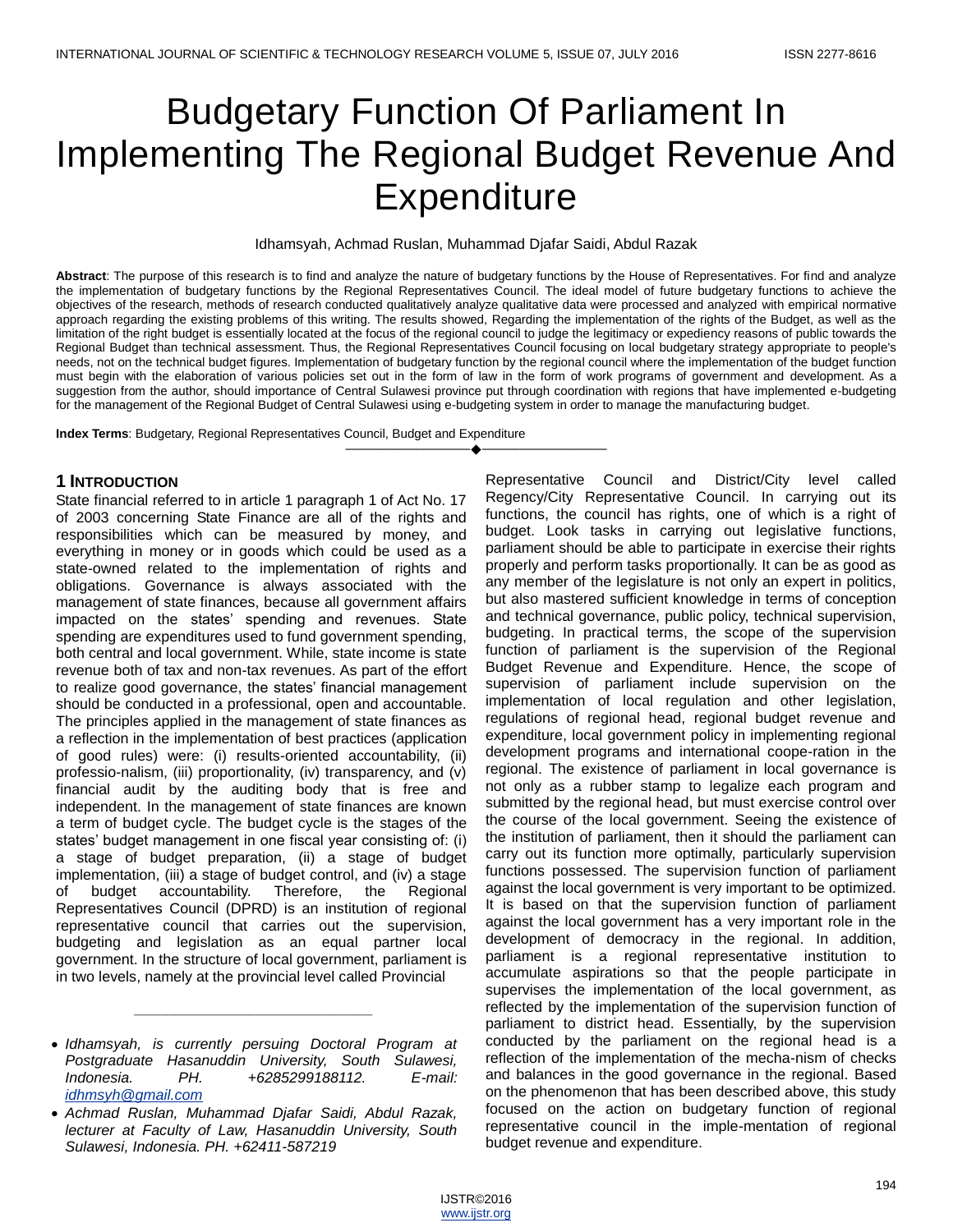# **2. METHOD OF RESEARCH**

#### **2.1 Type and Approach of Research**

This research uses a qualitative approach. In this qualitative study, researchers focused on the study of normative research; by reviewing or analyzing secondary data in the form of secondary legal materials to understand the law as a set of rules or norms of positivity within the regulatory system that governs the human life. So, this research is understood as the library research, a research of secondary data. To determine the answer to the questions contained in this problem formulation, we use an approach developed by Soekanto (1986), as follows: 1) statute approach by not forgetting the ratio legis and ontological basic of legislation; 2) conceptual approach to depart from the views and doctrines developed in jurisprudence.

#### **2.2 Data Analysis**

Data and study materials obtained, collected and classified based on urgency and its relevance and then analyzed deductive and logical. Meanwhile, the results of in-depth interviews that have passed through the dialectical process are analyzed by exposes the results of interviews with the theoretical and conceptual frameworks that had been developed.

#### **3. RESULTS AND DISCUSSION**

# **3.1 The Implementation of Budgetary Function by Parliament**

Differ to the constitution in several countries that regulate political relations between the legislature and executive in the field of state finances in detail, the constitution of 1945 is only regulates the issue in one paragraph, which in article 23 paragraph (1) that "theNational budget as a realization of the national financial management shall be determined each year by virtue of law and implemented transparently and responsibly for the welfare of the people to the utmost." This seems to be associated with the initial thought of the drafters that the constitution of 1945 are prepared in a shortened form, but must be flexible. Therefore, the constitution of 1945 is only governs the political relationship between the legislature and the executive in the states' financial sector in a very shortened form, when it considered already contains the basic principles, namely preamble principle, which should be owned by the legislature that essentially the form of authorization or authority to the executive. The preparation of regional budget revenue and expenditure is a regional budgeting process that con-ceptually consists of budget policy formulation and operational budget planning. Indeed, the supervision function as the working agenda of parliament could give particular attention to supervise an achieved target in supporting Pendapatan Asli Daerah (PAD). This supervision can be divided into 3 (three), in accordance with the demand and objectives are:

#### **a. Preliminary Control**

Preliminary control. The supervision of legislators in the stage of budget discussions. In this preliminary supervision, legislators in their role is very expected in examining each proposed budget, especially from public service providers, both in terms of service prices, output and outcomes of each type of service. It is expected that legislator to supervise the

planning stage who made by the executive. And from the budget allocation for public services can also be known whether the local government will provide public services to the community adequately or not.

#### **b. Interim Control**

Interim control is to ensure public services goes according to established standards and meet the expectations of the community for services performed within a certain period. Supervision can also be directed towards the implementation of the budget on public services or the journey of regulation.

#### **c. Post Control**

Post Control is to ensure public service goes as expected and also allocated to the evaluation of the planned target. Supervision is expected to make a recommendation to maintain, to repair or to improve the quality of service.

In normative, the function of the Regional Representatives Council has arranged that the Regional Representatives Council has 3 (three) functions; first, the function of legislation; the function in arranging the local regulations along with the regional head. Second, the function of budget, the function of Regional Represen-tatives Council with local governments to develop and set a budget that includes a budget for the implementation of the functions, duties and authorities of parliament. Third, the function of supervision; the function of parliament to oversee the laws, local regulations and the decisions of Regional Head and policies established by regional head. The regional budget revenue and expenditure referred to the local budget is a document that contains estimates of revenue and expenditure details of the activities of local government from the government for a period of one year. Total revenue and expenditure in a local budget sometimes planned in balanced means for the concerned regional financial year. It aims to identify the ability of regional heads to manage local budgets so as not to cause the budget deficit. The regional budget revenue and expenditure is a form of action or legal act performed by the Regional Head with the Regional Representatives Council. The function of local budgets based on the study of constitutional law is a combination of peoples' sovereignty implemented by the Regional Head with the Regional Representatives Council. The function of budgeting is a function of the Regional Representatives Council or parliament is quite strategic in the context of regional development for the benefit of society. In definitive, local budgets can be interpreted as a financial plan in this case a regional for a year, which contains about expenditures and sources of income. In concept, the regional budget is a document of planning that includes an agreement between the Regional Head and the Regional Representatives Council in the field of finance. A good financial plan is when the budget can meet the aspirations and needs of the local community. Furthermore, the financial plan is formulated within the framework of the budget. Therefore, the sense of financial attached to the regional budget revenue and expenditure, which is an annual financial planning of regional as defined according to local regulations. The function of the regional budget revenue and expenditure concerns the authorization, planning, super-vision, allocation and distribution. This function can be made into 3 (three) main functions in order to create public welfare, namely the function of allocation, distribution and stabilization. First, the function of allocations, that the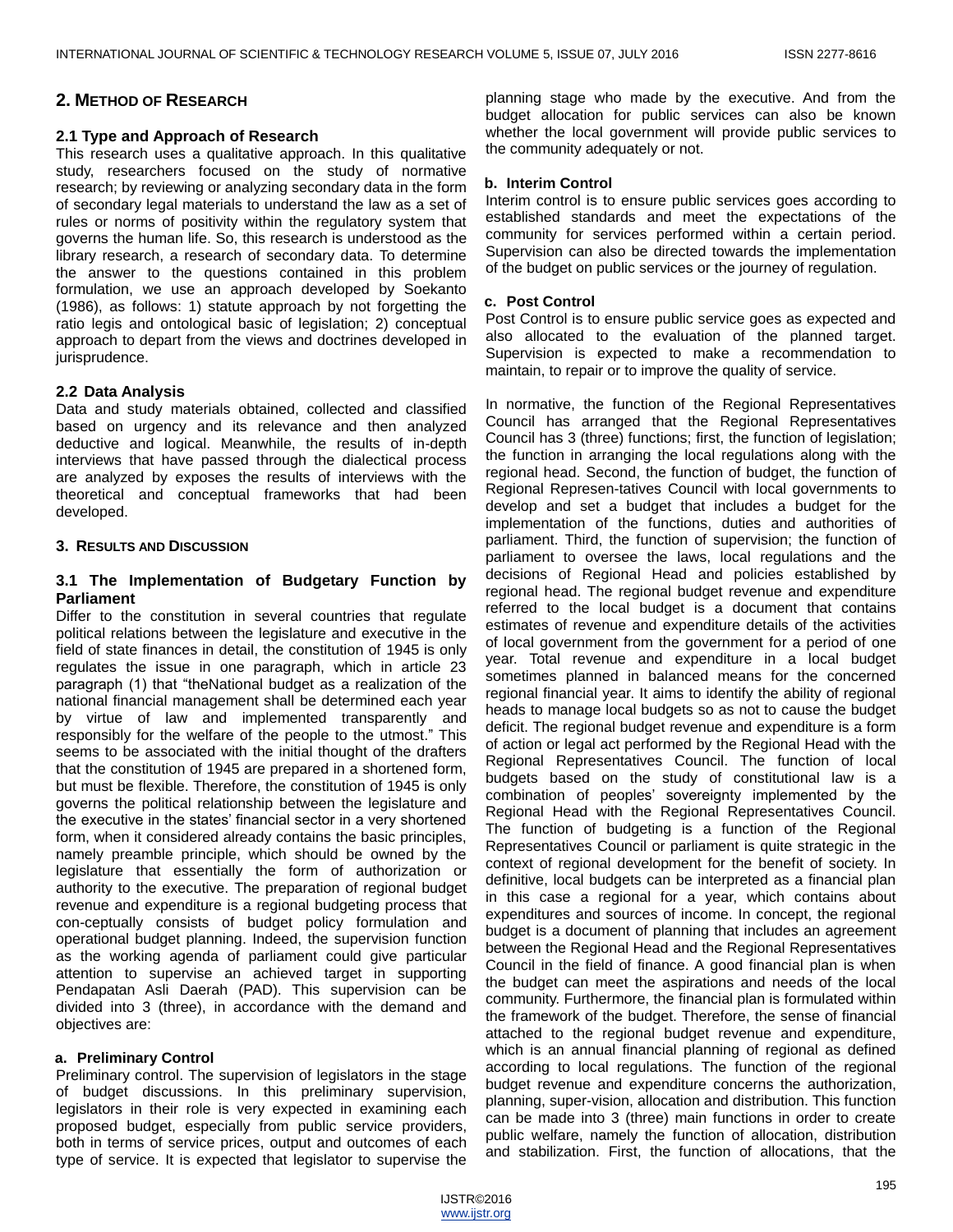budget is a means for the supply of goods and services required by community. In addition, the means to meet the needs of regional governance and development activities. Second, the function of distribution, budgeting is a mechanism for sharing equally and equitably over the various resources owned by a community and its utili-zation. Third, the function of stabilization, local budgeting can be used to maintain the stability of the economy such as employment and inflation control. The inflation rate can be reduced, it will increase the purchasing power of the community and encourage economic growth. And then will encourage the creation of employment opportunities to absorb labor so unemployment figures can be minimized.

# **3.2 An Ideal Concept of Budgetary Function for Future Applied**

If see the general description contained in article 23 paragraph (1) of the constitution of 1945 determined that the budget revenue and expenditure as a form of states' financial management is determined annually by law and carried out transparently and responsibly for the welfare of the people. This requires that the state financial mana-gement should be carried out in a professional, efficient, effective, transparent and accountable. The intended professional is that every government official that manages state finances should be someone who has the capability, credibility, and expert in their position in accordance with the duties and responsibilities. With efficient meant that in every use of state finances should be done sparingly, it means that every activities and expenditure must appropriate to the funding requirements. While effectively means is that any use or management of state finances must be in order to achieve the objectives, targets, or specific performance. Furthermore, transparent is that any state financial management activities must be conducted in a transparent manner so that the public can easily access and aware of the activities referred to public finance management (Muhdar, M., et al., 2015). Along with it, then any state financial management activities are also held accountable so regularly there should be an accountability report either the use or the results of the budget and performance achievements. In sociological, the organization of state finances is not yet fully in line with the philosophy of state finances. In some cases, there are things that do not reflect the states' financial philosophy embodied in our constitution, namely the constitution of 1945, especially in the Preamble to the Fourth Paragraph. It is certainly less support efforts to achieve state goals or the realization that promote the general welfare and equitable. Another subject matter sociologically still need improvement with regard to state finances is the absence of provisions expressly need for synergy between the planning and budget documents for ministries and agencies. As a result, the budget allocation is often not in line with what has been set in the planning, including the prioritization of activities (development). The Unitary State of the Republic of Indonesia as a country whose sovereignty of the people, based on the law and the constitution, the state financial management system must comply with the basic rules set in the constitution as the supreme law. In the constitution of 1945 Chapter VIII on Finance, affirm that state budget revenue and expenditure is set every year by law, and the provision of tax and other levies coercive for the purposes of the state as well as the type and currency value is set by law. Regard with this, the local government system in Indonesia based on the

constitution of 1945, particularly Article 18 adopts decentralization is to give autonomy to the regions, with each region (province, district and city) has its own local government. Autonomy is a form of the rights, powers and obligations of local governments to regulate and manage the affairs related to the government and public interests autonomously in accordance with the regulations and the aspirations of the community to improve the effectiveness and efficiency of governance in the context of public service and development implementation. The implementations of local autonomy give greater authority, more real and responsible to review, organize, and exploit the potential that exists in each region. Technically, the regional budget revenue and expenditure is a form of financial management of local governments. According to UUKN, the regional budget revenue and expenditure is the annual financial plan of local government that approved by the parliament. This budget is discussed and agreed upon by the local government and the parliament is set by local regulations. Local budgets are the basis of financial management within one year of the budget. Local budgets are prepared in accordance with the needs of governance and the ability of local revenue. Preparation of the budget drafting is guided by the local government work plan in order to realize the government objective. However, despite the existing laws and regulations under which regulates the schedule of preparation and adoption of the regional budget revenue and expenditure, the reality is still a lot of even most regions in Indonesia has been delayed in budgeting preparation. The process of budget management in the region often has to be faced with problems when planning and budgeting process (preparation and adoption of the regional budget revenue and expenditure) is not going well and properly. Broadly, planning and budgeting involves 3 (three) parties, namely the Regional Work Units (SKPD), Local Government Budget Team (TAPD), and the Budget Agency (Banggar). SKPD and TAPD come from the executive while Banggar is part of the legislature. Delays in the preparation of this local budget have happened in a long time and occur repeatedly. Local budgets delay can cause a delay in the implementation of local government programs that generally most of the program funding comes from this local budget. The delayed programs implemented can affect the public service to the community. Local budget delay in its drafting process can also affect the regional economy. Based on observations of the author, the following are factors that cause delays in budget preparation and adoption of Regional Budget Revenue and Expenditure in Central Sulawesi province: First, intervention during the process of planning. Planning an activity primarily related to increased development in all sectors in order to improve the welfare of community. In ideal, this step begins with planning based on the existing guidelines, including a strategic plan that has been prepared within a period of 5 (five) years to the fore without the exclusion of strategic issues that exist during it is related and have clear output. But if the planning out of the strategic guidelines established, the region will encounter difficulties in planning programs and activities over the next year. Second, the intervention of budget rights of parliament. A member of parliament often proposes the biased activities and away from the proposed community as result of development Planning Meeting (Musrenbang, in Indonesian). Several factors intervene budget rights of parliament to become an obstacle in the preparation of local budget, are: